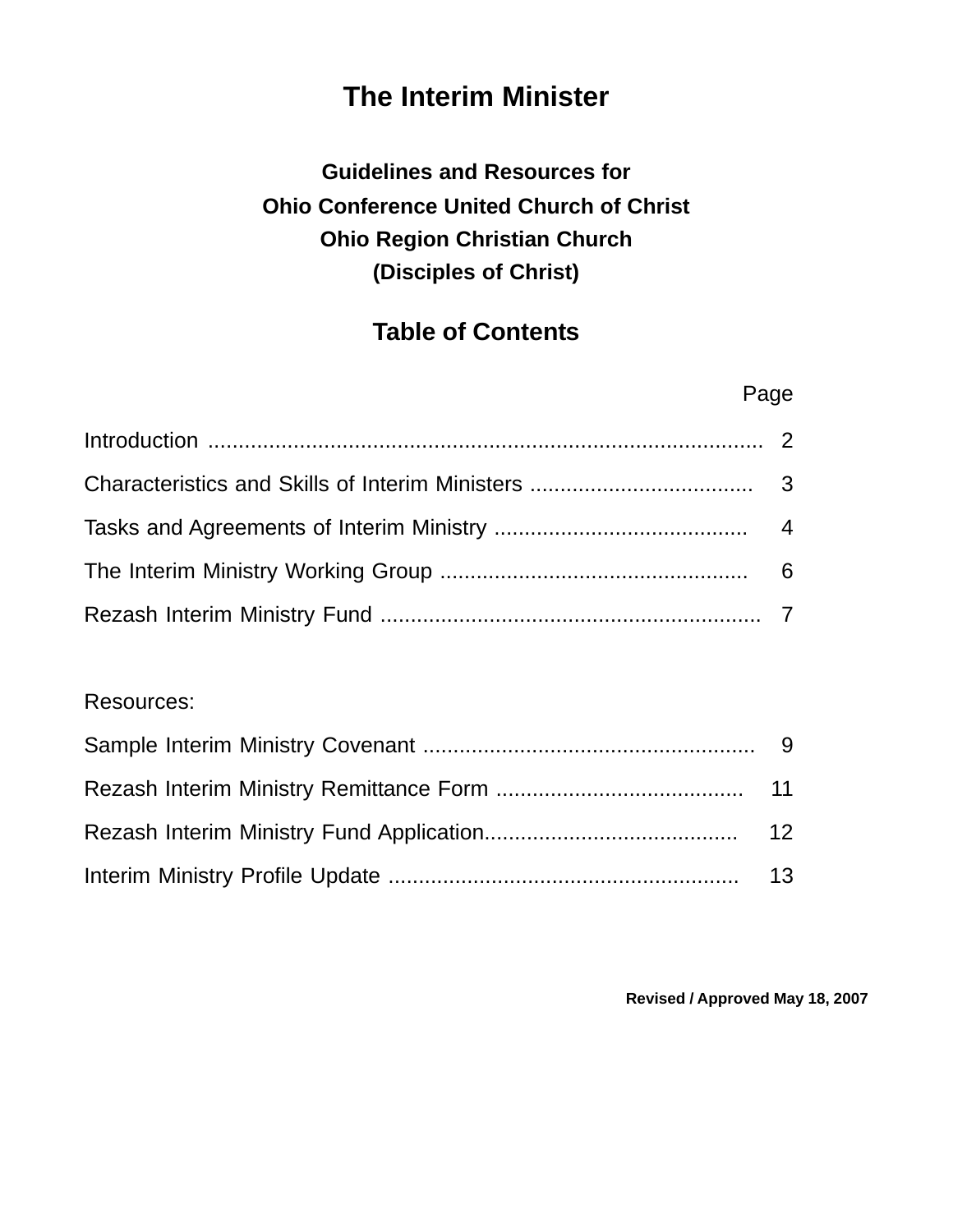## **The Interim Minister Ohio Conference United Church of Christ and Ohio Region Christian Church (Disciples of Christ)**

#### **INTRODUCTION**

This document presents the current practices of the Ohio Conference (UCC) and its Associations and the Ohio Region Christian Church (Disciples of Christ) regarding the Interim Minister, a category of ministry in the Conference and Region. It is our hope that these policy guidelines will be helpful to the following:

- The Commission on Ministry of the Ohio Region
- The Church and Ministry Departments of the Associations
- Association, Conference, and Regional Staff members
- Candidates for Interim Ministry
- Interim Ministers
- Other persons interested in understanding Interim Ministry
- Local churches of the Ohio Conference and the Ohio Region

For those interested in more general issues about interim ministry, including options available to local churches at the time of pastoral leadership transition, a document entitled "Our Pastor Is Leaving" is available. Reading this document will be helpful before continuing with these guidelines which focus on intentional Interim Ministry. This document is available from the Regional office or any of the five Association offices.

We hope these guidelines, which focus upon intentional Interim Ministry, will help clarify the interim process as it currently functions in the Ohio Region and Ohio Conference. We realize, however, that new experiences and learnings may lead to future revisions. If you have a question or suggestion regarding these guidelines, please contact the Interim Ministry Working Group through the Ohio Conference or Ohio Regional offices.

The Members of the Interim Ministry Working Group Ohio Region/Ohio Conference May 18, 2007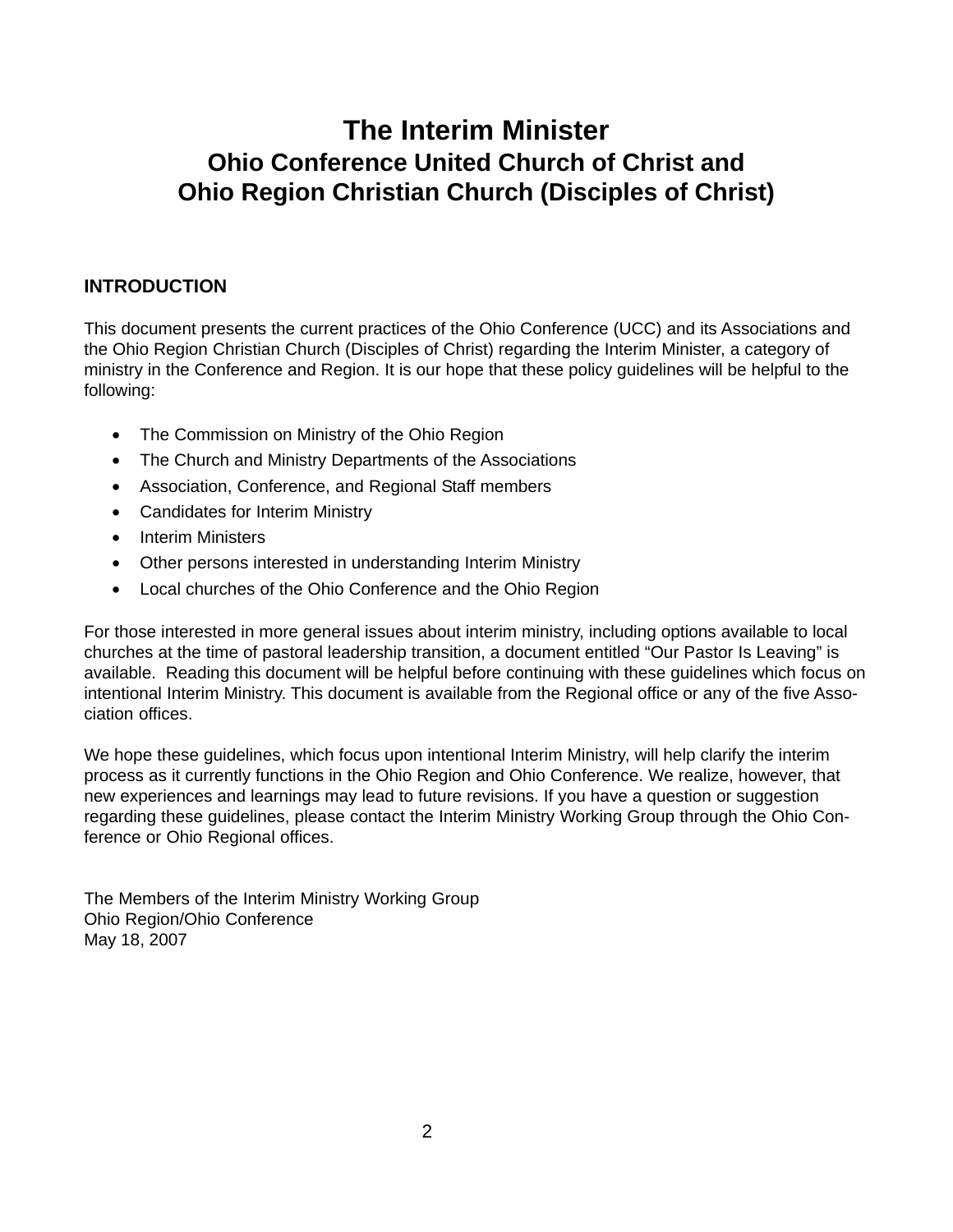### **Guideline Recommendations Regarding Interim Ministers in the Ohio Conference (UCC) and Ohio Region Christian Church (Disciples of Christ)**

#### **I. CHARACTERISTICS AND SKILLS OF INTERIM MINISTERS: Interim Ministers are expected to adhere to the standards for all authorized ministry.**

- A. Characteristics and attributes of Interim Ministry may include:
	- 1. A clear sense of calling to Interim Ministry.
	- 2. Awareness and practice of ethical standards in Interim Ministry.
	- 3. A positive faith stance Christian hope.
	- 4. Advocacy for generally improving and upgrading the images and standards of pastoral ministry, installed and interim.
	- 5. Commitment to and support for the United Church of Christ and the Christian Church (Disciples of Christ).
	- 6. Commitment to and support of the denomination (other than UCC or DOC) being served as an interim.
- B. Other suggested attributes include:
	- 1. The ability to care for oneself, to sustain oneself in all kinds of situations
	- 2. Security, emotional stability and maturity with good ego strength.
	- 3. Action and goal oriented.
	- 4. Flexibility and adaptability.
	- 5. Patience, empathy, and understanding.
	- 6. Physical vitality.
	- 7. A good sense of humor.
- C. Additional Skills that pertain to Interim Ministry include such things as:
	- 1. An understanding of the normal developmental tasks to be undertaken in the interim period and the unique dynamics of a congregational in an interim time.
	- 2. An understanding of systems theory.
	- 3. The ability to enable a congregation to sort out a variety of feelings about itself, the previous minister, the Interim Minister, the Association, Conference, and Regional Ministers, and the minister who is yet to be identified and called.
	- 4. Experience with and insight into crisis intervention.
	- 5. Ability to guide and manage issues of difference toward healing, reconciliation, and problem solving.
	- 6. Nurturing a sense of shared focus within a congregation.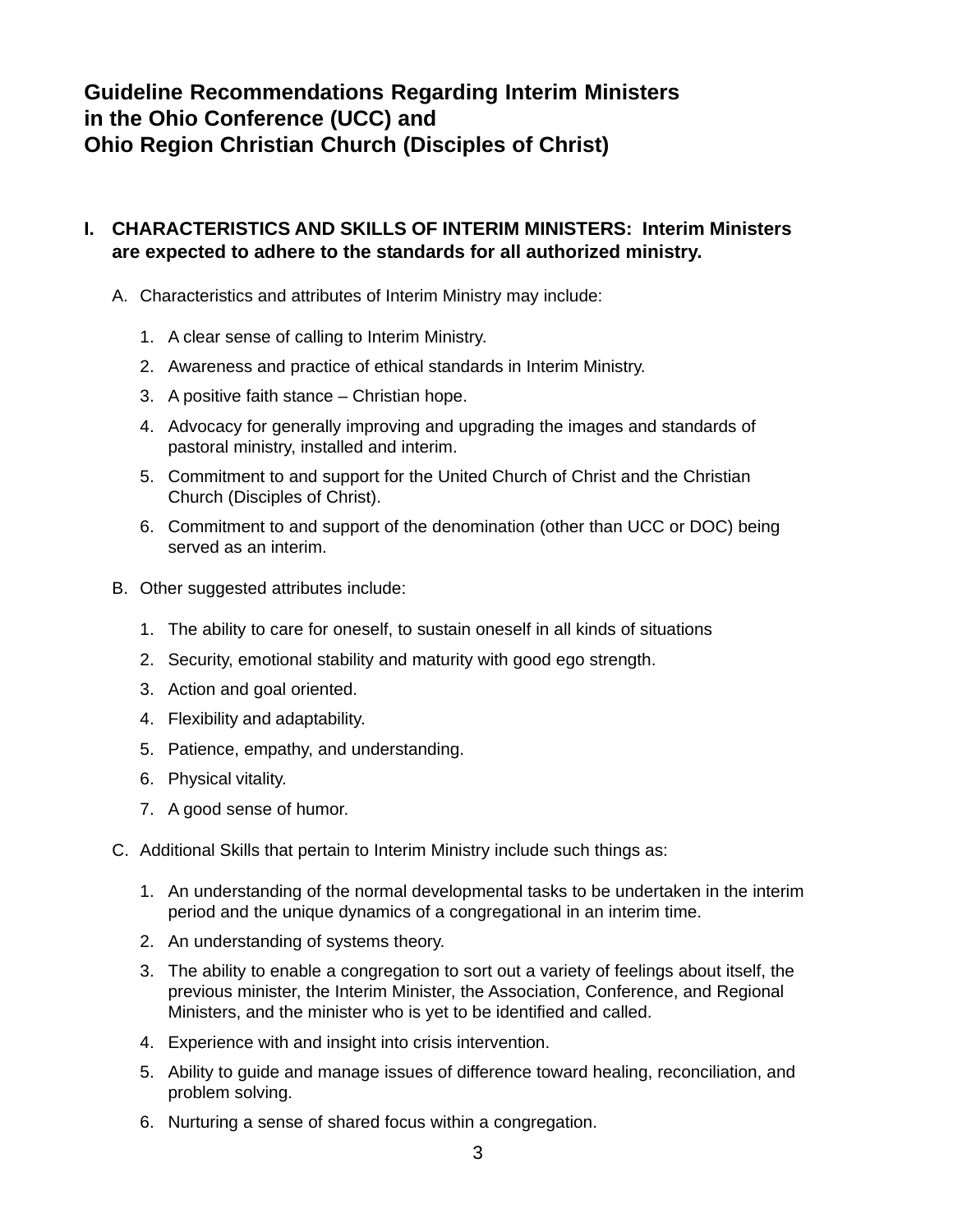- 7. Knowledge of the process by which the congregation will search for and call a new pastor and clarity about the Interim Minister's role in the process.
- 8. Organizational development, including the skills to assess needs, analyze situations, develop long-range goals, and identify potential resources for reaching desired goals.
- 9. Strategies for coping with one's own stress as well as helping others deal with stress.
- 10. The discipline necessary to participate in a continuing program of growth, evaluation, and personal development with peers and colleagues in Interim Ministry. Opportunities may be available through Association, Conference, and/or Regionalsettings.

#### **II. TASKS AND AGREEMENTS OF INTERIM MINISTRY**

A. *The Developmental Tasks of a Congregation during the Interim Time*

The Interim Minister will assist the congregation in addressing the "developmental tasks" recognized by the Interim Ministry Network, and outlined by Loren B. Mead in a pamphlet entitled: "The Developmental Tasks of the Congregation In Search of a Pastor." These tasks are as follows:

1. Coming to terms with the history of the congregation. Emotional attachments or antagonisms to persons or events of the past create dynamics for

the future, which may or may not be helpful for the future life of the congregation. The Interim Minister works with the congregation to become aware of and deal with these forces so they do not inappropriately influence the future.

- 2. Discovering or affirming an identity for the church. Each congregation is unique in its setting, its opportunities, its understanding and commitment to God's call. The Interim Minister works with the congregation to understand its special mission and priorities.
- 3. Facilitating leadership changes.

Every leadership change creates a unique opportunity to examine leadership styles and personal needs and to make appropriate adjustments. The Interim Minister assists the congregation in taking maximum advantage of this opportunity to match needs and skills and processes.

4. Renewing denominational linkages.

The denomination has resources helpful to congregations and provides opportunities for mission beyond the ability and scope of one church. The Interim Minister assists the congregation to identify and strengthen such linkages. The Regional, Association, Conference, and denominational staff help personalize such linkages.

5. Committing to a new future and a new minister. The goal of the interim time is to facilitate an understanding and commitment to a future that will be shared by the newly installed minister and the congregation. The Interim Minister assists the congregation to reach such a commitment.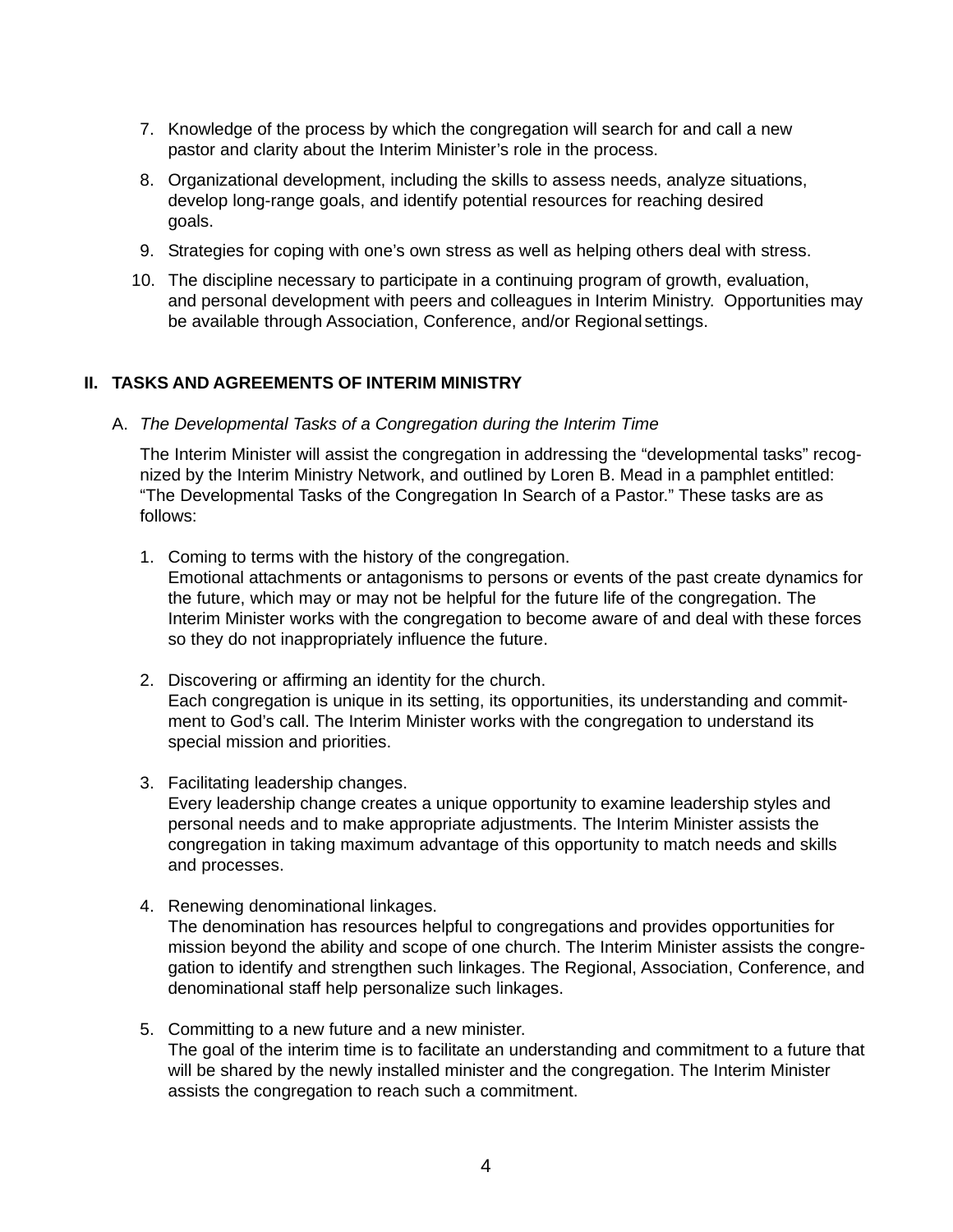- B. *Congregational Commitments.*
	- 1. The congregation and the Interim Minister will enter into a covenantal agreement for the interim period.
	- 2. The congregation is encouraged to select an Interim Ministry Committee or its equivalent.
		- a. The Committee will develop, identify and review the expectations regarding the Interim Ministry.
		- b. The Committee will assist the Interim Minister in performing the tasks as set forth in the covenant.
- *C. The Interim Minister's Commitments.*
	- 1. The Interim Minister will enter into a covenantal agreement for the interim period to include pastoral and administrative leadership as well as the additional tasks specific to Interim Ministry.
	- 2. The Interim Minister will work with the Interim Ministry Committee as described in B2.
	- 3. The Interim Minister will not be considered as a candidate for any position in that congregation.
	- 4. The Interim Minister will normally serve in the interim position until the congregation has secured the services of an installed pastor.
	- 5. The Interim Minister will not return to serve the congregation in any ministerial capacity after leaving that interim position, except as initiated by the current pastor.
	- 6. The Interim Minister will provide education and leadership in understanding conflict and its resolution, power analysis, grief and crisis resolution, and other areas helpful to the developmental tasks.
	- 7. The Interim Minister will participate on a regular basis in training/support meetings.
	- 8. The Interim Minister will agree to do all that is possible to adhere to these standards, to assist others to understand them and to support other Interim Ministers in maintaining these standards.
	- 9. The Interim Minister may return to serve a previous congregation as an Interim Minister after consulting with the Association or Regional staff.

#### *D. The Search Process and the Interim Minister.*

1. The Interim Minister is committed to the integrity of the search process as the congregation seeks its settled minister. Any involvement she or he has in the work of the search committee will be negotiated with the Association/Regional Minister.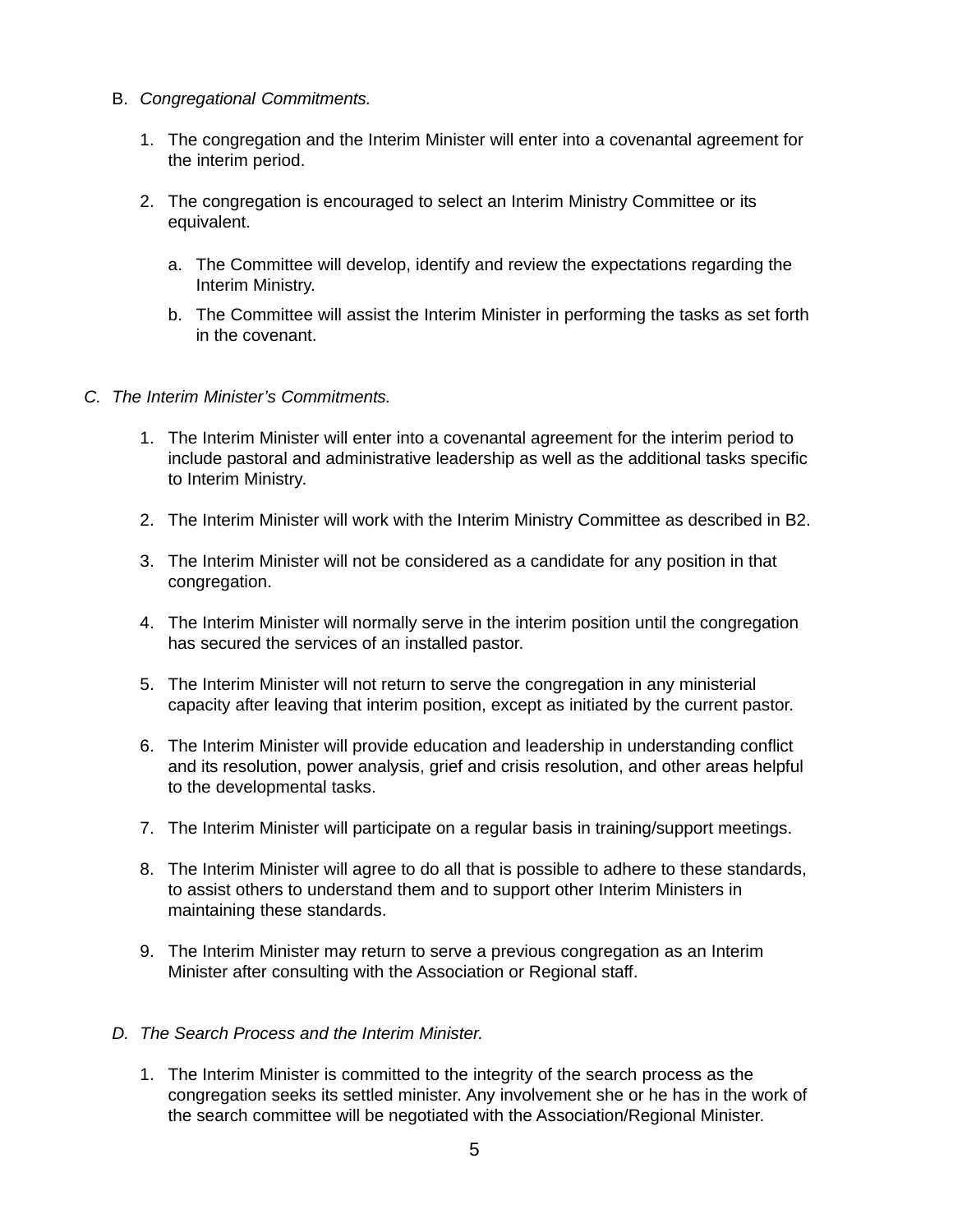- 2. The Interim Minister will not offer or seek opinions or information about any of the candidates.
- 3. When the Interim Minister has concerns about the work of the Search Committee, she or he will contact the Association/Regional Minister.

#### **III. THE INTERIM MINISTRY WORKING GROUP**

A. Purpose:

To lift up a vision of Interim Ministry and its value for vital congregational life and to support Interim Ministry and Interim Ministers in the Ohio Conference of the United Church of Christ and the Ohio Region of the Christian Church (Disciples of Christ).

- B. Membership:
	- 1. Each UCC Association will appoint at least two (2) members: at least one (1) from the Department for Church and Ministry and one (1) Interim Minister.
	- 2. The Christian Church in Ohio (Disciples of Christ) will appoint six (6) members, at least one (1) from the Commission on Ministry and at least three (3) Interim Ministers.
	- 3. Two (2) year terms will be staggered for continuity. After six consecutive years, there must be a one-year absence. [July 1 – June 30]
	- 4. The Working Group will choose its chairperson annually, to serve for a maximum of four (4) years.
	- 5. Association, Conference, and Regional staffs will determine staff support.
- C. Responsibilities:
	- 1. Process applications for the Rezash Interim Ministry Fund.
	- 2. Provide and coordinate ongoing education and training opportunities.
	- 3. Promote Interim Ministry among Ohio Conference/Region churches.
	- 4. Hold regular meetings that are adequate in number (at least four) to carry out the policies and responsibilities of the Interim Ministry Working Group.
	- 5. Report annually to the Ohio Conference Minister and the Commission on Ministry of the Ohio Region (DOC)
	- 6. Be aware of policies, changes, opportunities, resources, and other enterprises related to Interim Ministry.

#### **IV. REZASH INTERIM MINISTRY FUND**

The financial uncertainty of Interim Ministry is a concern for all Interim Ministers and for the churches and Associations who rely on interim ministers. The Ohio Conference has created a special support fund for Interim Ministers serving Ohio Conference churches, called "The Rezash Interim Ministry Fund" which will be administered by the Conference. The Christian Church in Ohio became a participant in 2005.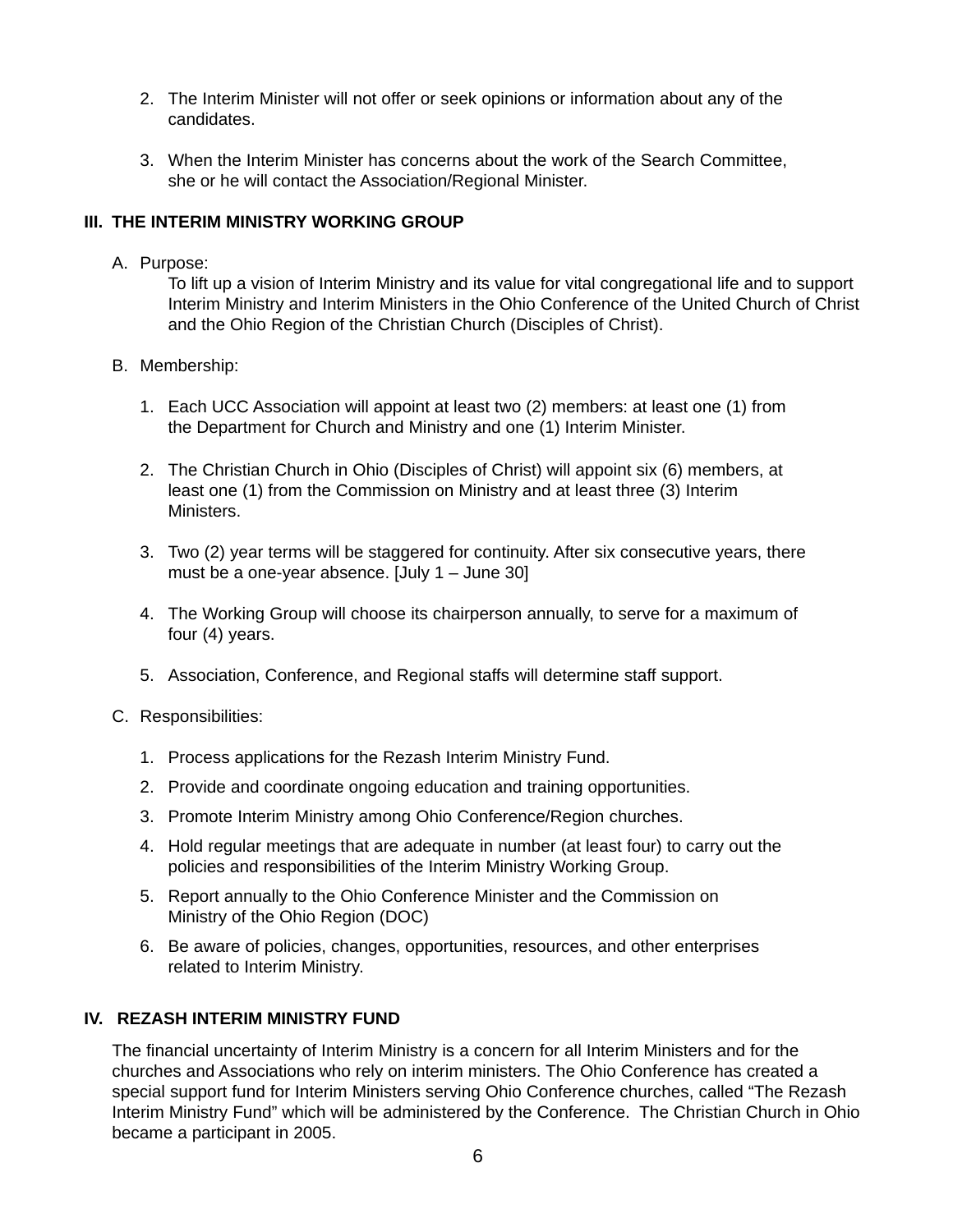- A. The purpose of the Rezash Fund is:
	- 1. To provide emergency financial support for Interim Ministers between periods of employment as an Interim Minister.
	- 2. To provide for training and continuing education for Interim Ministers.
	- 3. To support the Ohio Conference/Region Interim Ministry Working Group.
- B. Means of Financing the Support Fund.
	- 1. To be eligible, UCC and Disciples of Christ Interim Ministers and other Interim Ministers serving Ohio UCC and Disciples of Christ churches shall contribute 2% of their salary and housing allowance to the Rezash Interim Ministry Fund. Also, each congregation served by an Interim Minister shall contribute an amount equal to 2% of the Interim Minister's salary and housing allowance to the Rezash Interim Ministry Fund. UCC/Disciples Interim Ministers serving non-UCC congregations may also participate following the same contribution guidelines. (This agreement shall be part of the Interim Ministry Covenant Agreement signed by both parties.)
	- 2. Investment earnings from the Rezash Interim Ministry Fund accrues to itself.
	- 3. The Interim Minister must be authorized by a Department for Church and Ministry/staff in their association or region to participate in the Rezash Fund.
- C. Allocations from the Rezash Interim Ministry Fund.

The Interim Ministry Working Group administers the Interim Ministry Fund of the Ohio Conference/Region.

- 1. Of the budgeted funds, eighty percent of the Rezash Interim Ministry Fund is available to be used for the subsidy of eligible Interim Ministers when they are between interim positions and for sabbatical leave.
- 2. Ten percent of the Rezash Interim Ministry Fund may be used annually to underwrite the expenses of the regular meetings of the Interim Ministry Working Group.
- 3. Ten percent of the Rezash Interim Ministry Fund may be used annually to provide:
	- a. support for training programs,
	- b. individual attendance at training programs for Interim Ministers.
- 4. Emergency Funds: An average of the past 5 years of contributed funds.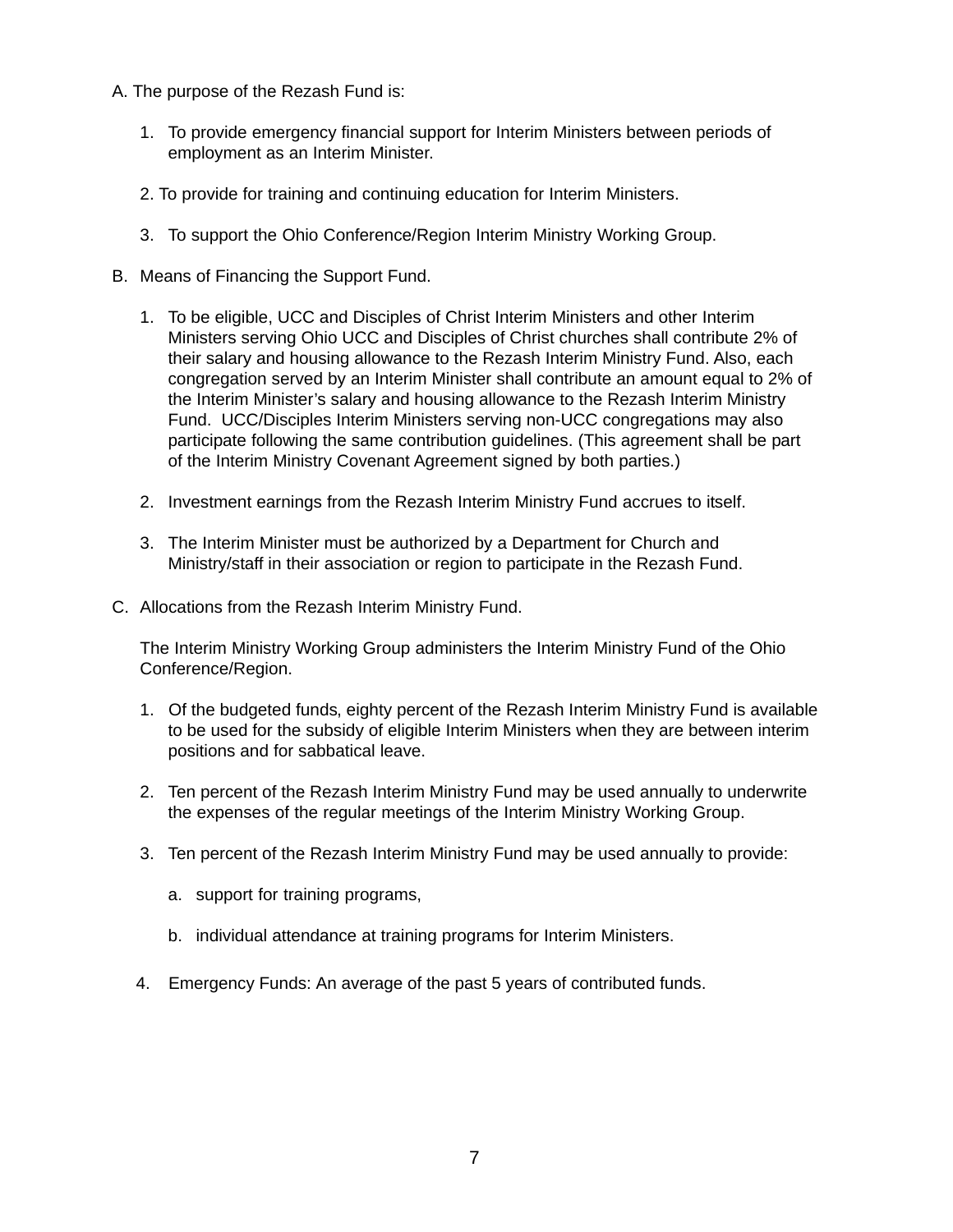- D. Means by which Fund Allocations are made.
	- 1. Written application for subsidy is made to the Interim Ministry Working Group through the Association/Regional office. Consideration will be given, based on availability of funds, the applicant's needs and fulfillment of the eligibility requirements. The chair shall promptly respond to the applicant.
		- a. Subsidy for periods of unemployment between interim positions. Support benefits may be as much as 75% of base salary and housing in the most recent interim position but may not exceed \$3500 per month plus insurance costs for a period up to three months. The health insurance subsidy may be extended for an additional three months under special circumstances. During this period of time, the Interim Minister will be available to serve as a consultant at the direction of the Association or Regional Minister.
		- b. Subsidy for a Sabbatical.

After five years of continuous Interim Ministry, an Interim Minister will be eligible to request a sabbatical. Support for the sabbatical period will consist of not more than \$2000.00 per month plus insurance for not more than two months. Five years of continuous service is to be understood as five years of contributions from the minister and congregations served. The applicant shall present a written proposal to the Conference/ Regional Interim Ministry Working Group detailing how the sabbatical plan will strengthen the ministry of the Interim Minister and the Conference/Region.

- c. Requests for subsidy for training. A person may submit a request for subsidy for training through the Interim Ministry Network or an equivalent training program. The expectation is that the person will serve congregations as an Interim Minister in the Ohio Conference for at least one year following the training. If the minister accepts an installed position or does not serve as an interim, a repayment plan will be established.
- 2. Questions about the allocation of the Rezash Interim Ministry Fund are to be directed to the Ohio Conference/Region Interim Ministry Working Group.
- 3. An Interim Minister who leaves the Ohio Conference or Ohio Region or accepts an installed position relinquishes all claims to funds contributed to the Rezash Interim Ministry Fund.

**Revised / Approved May 18, 2007** 04/26/04 cdk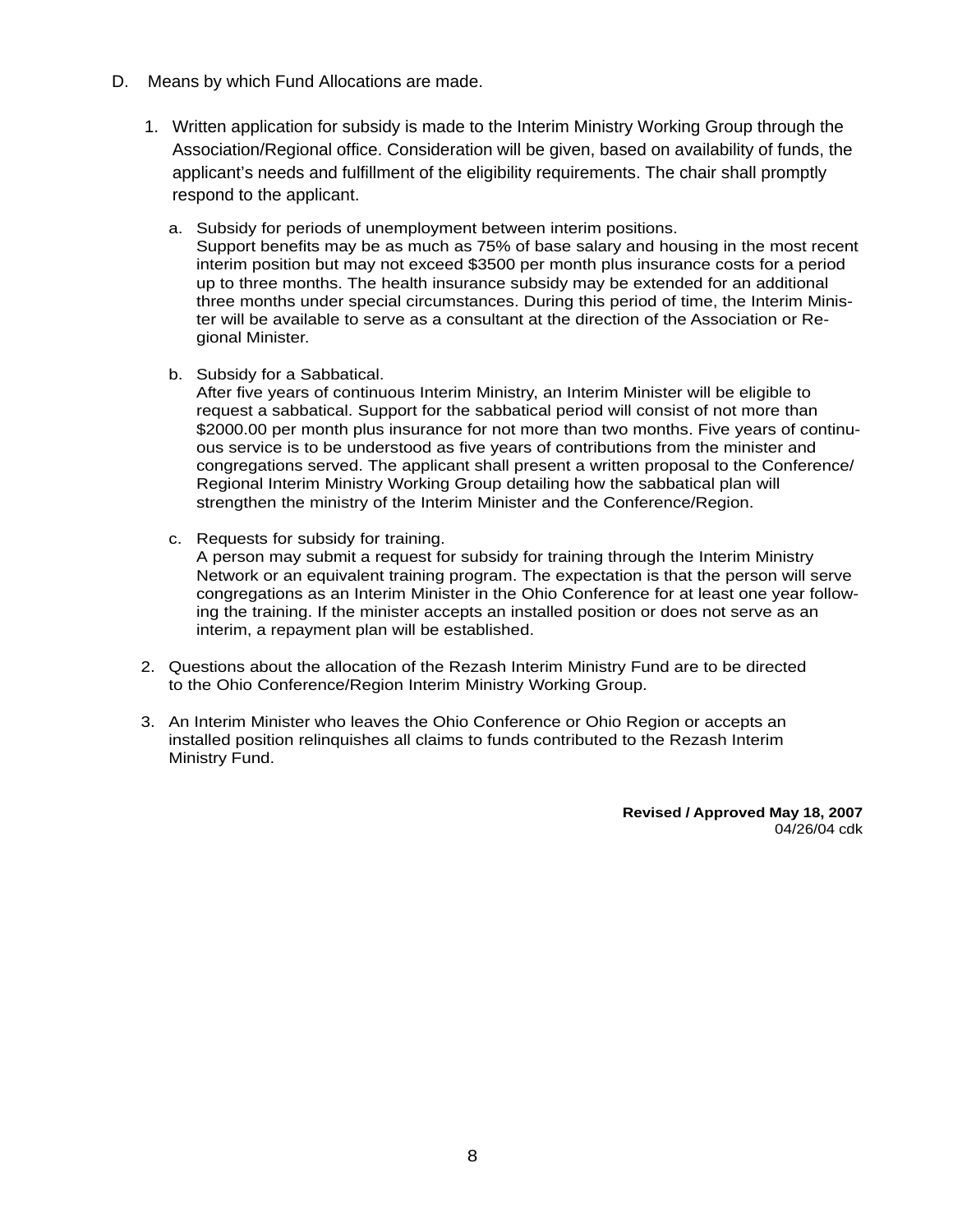## **SAMPLE INTERIM MINISTRY COVENANT**

| This covenant between the Rev. | and                    | Church of |
|--------------------------------|------------------------|-----------|
|                                | is effective beginning |           |

*(city and state)*

#### **Responsibilities and Duties**

The Interim Pastor shall:

- 1. NOT be a candidate for the settled pastor position
- 2. Intentionally lead the congregation through the congregation's Developmental Tasks:
	- A. Coming to terms with the congregation's history
	- B. Discovering the congregation's new identity
	- C. Managing leadership shifts
	- D. Strengthen denominational links
	- E. Becoming committed to a new future
- 3. Fulfill the normal duties of a pastor including:
	- A. Lead and preach in the congregation's worship services
	- B. Administer church business and oversee the church staff
	- C. Work with the congregation's governing body and its program committees
	- D. Oversee the preparation of worship bulletin and newsletter
	- E. Visit members who are hospitalized, homebound, and nursing facility residents
	- F. Conduct funerals for members and friends of the congregation
	- G. Officiate at weddings for members and friends of the congregation
	- H. Provide counseling and make appropriate referrals
	- I. Teach confirmation/ new member class for youths and adults
	- J. Maintain a collegial relationship with the area clergy association
	- K. Provide counsel to the Pastoral Search Committee only when requested and focused only upon the process, not upon potential pastors

The congregation shall:

- 1. Commit to the process of self-study by working through the Developmental Tasks
- 2. Seriously consider implementing programs suggested by the Interim Pastor
- 3. Actively pursue the calling of a settled pastor
- 4. Function as the "Body of Christ," making visits to worship guests, members in hospitals nursing facilities, homebound, and inactive members
- 5. Maintain education, mission, music, and other ministries of the congregation
- 6. Continue to provide staff support
- 7. Support the involvement of the Interim Pastor in denominational activities, clergy associations, and Interim Ministers' Support Groups
- 8. Provide resources for professional consultation with specialists, when needed, in order to assist the Interim Pastor in accomplishing the goals of interim ministry

#### **Accountability**

The Interim Pastor shall:

- 1. Be accountable to the\_\_\_\_\_\_\_\_\_\_\_\_\_\_(governing body) through the\_\_\_\_\_\_\_\_\_\_(i.e. Elders) and ultimately to the congregation for the successful completion of duties
- 2. Maintain ministerial standing in his/her denomination

The congregation shall:

- 1. Support the leadership of the Interim Pastor in the congregation and community
- 2. Inform the Interim Pastor regularly of the progress the Pastoral Search Committee is making in preparing to call a settled pastor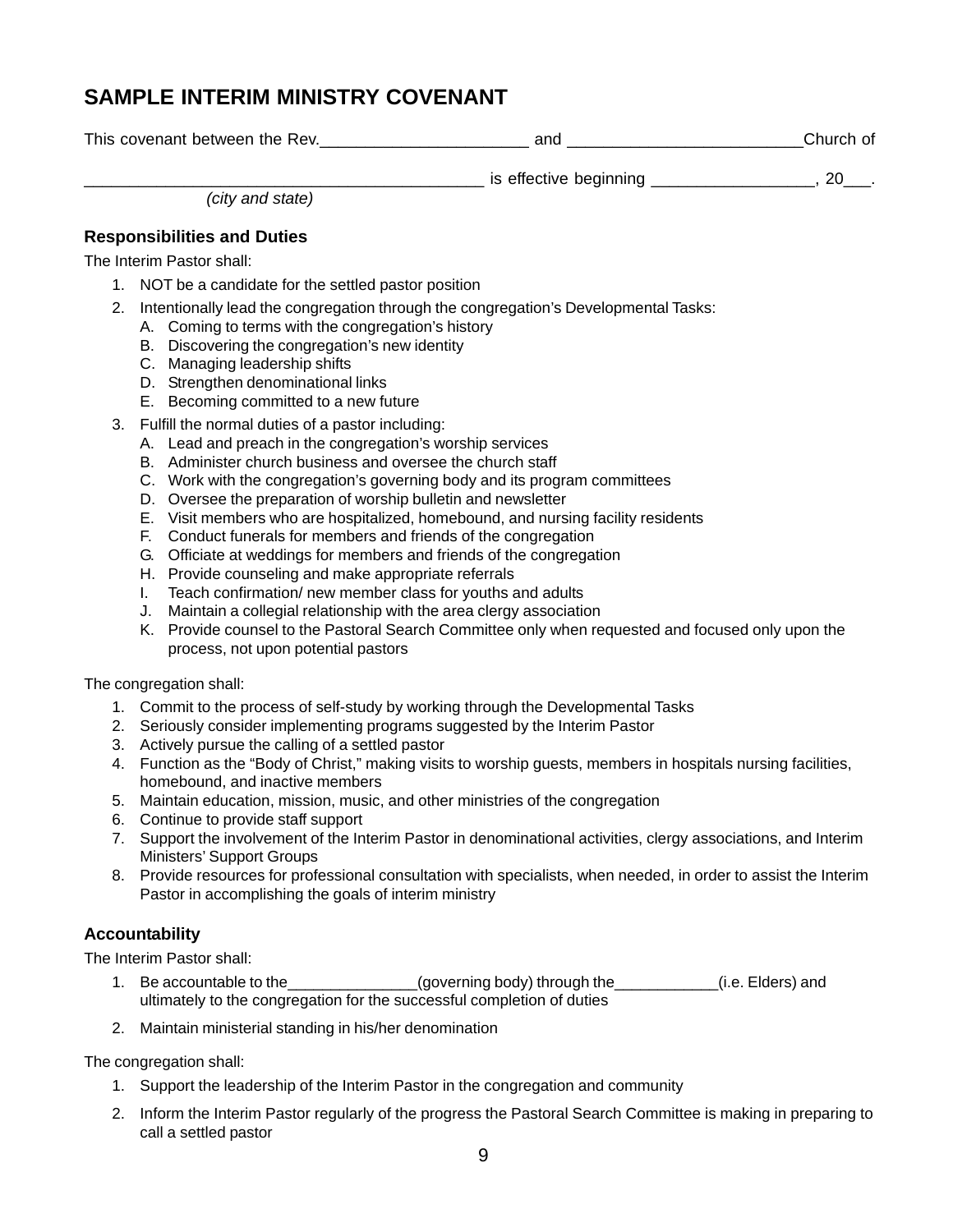#### **Compensation**

|    |                                                                                          | Annually | Monthly |
|----|------------------------------------------------------------------------------------------|----------|---------|
|    | 1. Salary (including Social Security offset)                                             | \$       | \$      |
| 2. | Housing Allowance (including utilities)<br>and/or use of parsonage (including utilities) |          |         |
|    | 3. Medical (and dental) Insurance                                                        |          |         |
|    | 4. * Rezash Fund (2% of above items 1&2)                                                 |          |         |
| 5. | Pension (14% of above items 1&2)                                                         |          |         |
| 6. | Disability Insurance                                                                     |          |         |
|    |                                                                                          | TOTAL \$ | \$      |
|    | <b>Expenses</b> (reimbursement, not compensation)                                        |          |         |
| 7. | <b>Continuing Education</b>                                                              |          |         |
| 8. | <b>Professional Expenses</b>                                                             |          |         |
| 9. | Mileage @ IRS allowable rate                                                             |          |         |
|    |                                                                                          | TOTAL \$ | \$      |

\* Rezash Fund is a special support fund for Interim Ministry in the UCC Ohio Conference and Disciples Ohio Region. See Interim Ministry Guidelines for further information. The Interim Minister matches the congregation's 2% payment to the Rezash Fund.

- 10. The congregation shall pay moving expenses as necessary and appropriate.
- 11. Paid vacation: one week for each 3 months of service, or 2½ days per month served. *NOTE: When an Interim Pastor is serving a great distance from his/her home, negotiation of "family time," in addition to vacation time, is encouraged.*
- 12. One week of Continuing Education time for each 6 months of service.
- 13. Due to the itinerant nature of interim ministry, if the Interim Pastor does not have a call at the completion of the interim, he/she may wish to negotiate a severance equal to one month's income (numbers 1-5 above).
- 14. If the church does not provide Disability Insurance, the Interim Minister may wish to add a disability and death clause. This is suggested as "up to 3 months salary, housing, Social Security, and medical (dental) insurance (1-4 above) until the disability or death benefit through the Pension Program begins to pay.
- 15. It may be advantageous for the Interim Pastor to negotiate a Tax Deferred Annuity.

#### **Renewal and Termination**

This covenant is initially in effect for six months and is renewable in three-month increments, as appropriate and agreeable to both parties, following evaluation.

Either party may terminate this agreement with a thirty-day (30) notice.

| Changes in the above covenant may be negotiated between the Interim Pastor and the | (i.e. Elders) of the |  |
|------------------------------------------------------------------------------------|----------------------|--|
| congregation.                                                                      |                      |  |

| <b>Interim Pastor</b>                |    | date |                 |
|--------------------------------------|----|------|-----------------|
| Congregational Representative        |    | date |                 |
| Association/ Regional Representative |    | date |                 |
|                                      | 10 |      | Rev. cdk 9/8/04 |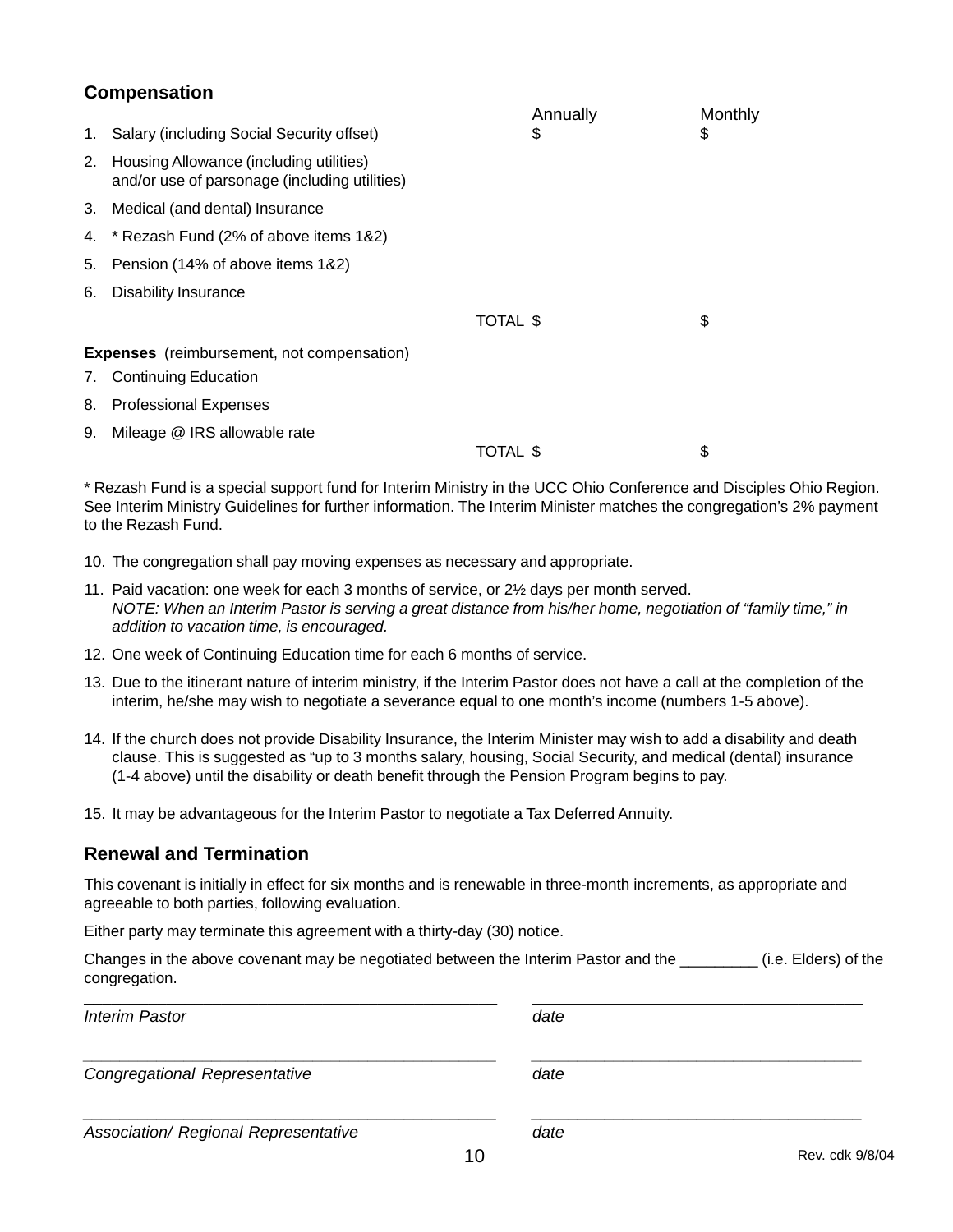

**Rezash Interim Ministry Remittance Form Ohio Conference, United Church of Christ Christian Church in Ohio (Disciples of Christ)**

*(Please print)*

|          |                                                                 |                           | Above amount reflects payment for following month(s) in the year ___________: |  |
|----------|-----------------------------------------------------------------|---------------------------|-------------------------------------------------------------------------------|--|
|          | ____ January ______ May                                         |                           | ___ September                                                                 |  |
|          | ___ February ____ June                                          |                           | ___ October                                                                   |  |
|          | $\_$ March                                                      | $\rule{1em}{0.15mm}$ July | __ November                                                                   |  |
|          | ___ April                                                       |                           | ____ August _____ December                                                    |  |
|          | Make check payable to Ohio Conference, United Church of Christ. |                           |                                                                               |  |
| Mail to: | Rezash Fund                                                     | Ohio Conference, UCC      |                                                                               |  |

Copy to: Interim Minister

Rev. 7/22/04

6161 Busch Blvd., Suite 100 Columbus, OH 43229-2547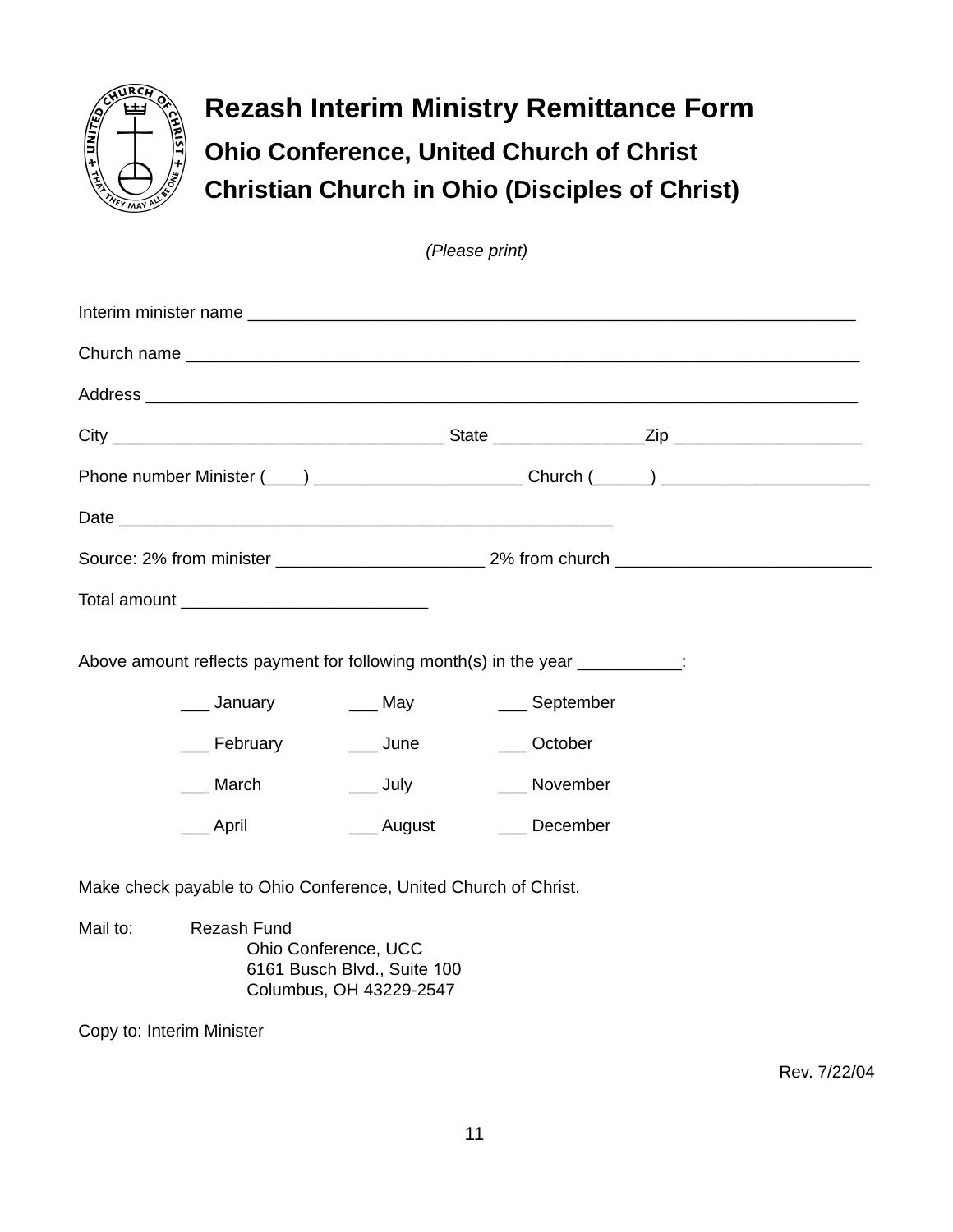

## **Rezash Interim Ministry Fund Application**

**Ohio Conference, United Church of Christ Christian Church in Ohio (Disciples of Christ)**

*Complete and mail to your Association/Region office. (Please print)*

|                                                          |     |           | Email <u>Communications and the communications</u> and continued and continued and continued and continued and continued and continued and continued and continued and continued and continued and continued and continued and cont |     |           |  |
|----------------------------------------------------------|-----|-----------|-------------------------------------------------------------------------------------------------------------------------------------------------------------------------------------------------------------------------------------|-----|-----------|--|
|                                                          |     |           |                                                                                                                                                                                                                                     |     |           |  |
|                                                          |     |           |                                                                                                                                                                                                                                     |     |           |  |
|                                                          |     |           |                                                                                                                                                                                                                                     |     |           |  |
|                                                          |     |           |                                                                                                                                                                                                                                     |     |           |  |
|                                                          |     |           |                                                                                                                                                                                                                                     |     |           |  |
| History of participation in Rezash Interim Ministry Fund |     |           |                                                                                                                                                                                                                                     |     |           |  |
|                                                          |     |           |                                                                                                                                                                                                                                     |     |           |  |
| Individual contribution                                  | Yes | No        | Church contribution                                                                                                                                                                                                                 | Yes | <b>No</b> |  |
|                                                          |     |           |                                                                                                                                                                                                                                     |     |           |  |
| Individual contribution                                  | Yes | No        | Church contribution                                                                                                                                                                                                                 | Yes | No        |  |
|                                                          |     |           | Church served <b>Example 20</b> Date <b>Date Church served Church Church Served Church Served Church Served Church Church Church Church Church Church Church Church Church Church Church Church C</b>                               |     |           |  |
| Individual contribution                                  | Yes | <b>No</b> | Church contribution                                                                                                                                                                                                                 | Yes | No        |  |
|                                                          |     |           |                                                                                                                                                                                                                                     |     |           |  |

#### *For working group use only*

Interim Ministry Working Group Chair's signature\_\_\_\_\_\_\_\_\_\_\_\_\_\_\_\_\_\_\_\_\_\_\_\_\_\_\_\_\_\_\_\_\_

Amount granted \$ \_\_\_\_\_\_\_\_\_\_\_\_\_\_\_\_\_\_\_\_\_\_\_\_\_\_\_\_\_\_

Date \_\_\_\_\_\_\_\_\_\_\_\_\_\_\_\_\_\_\_\_\_\_\_\_\_\_\_\_\_\_\_\_\_\_\_\_\_\_\_\_\_\_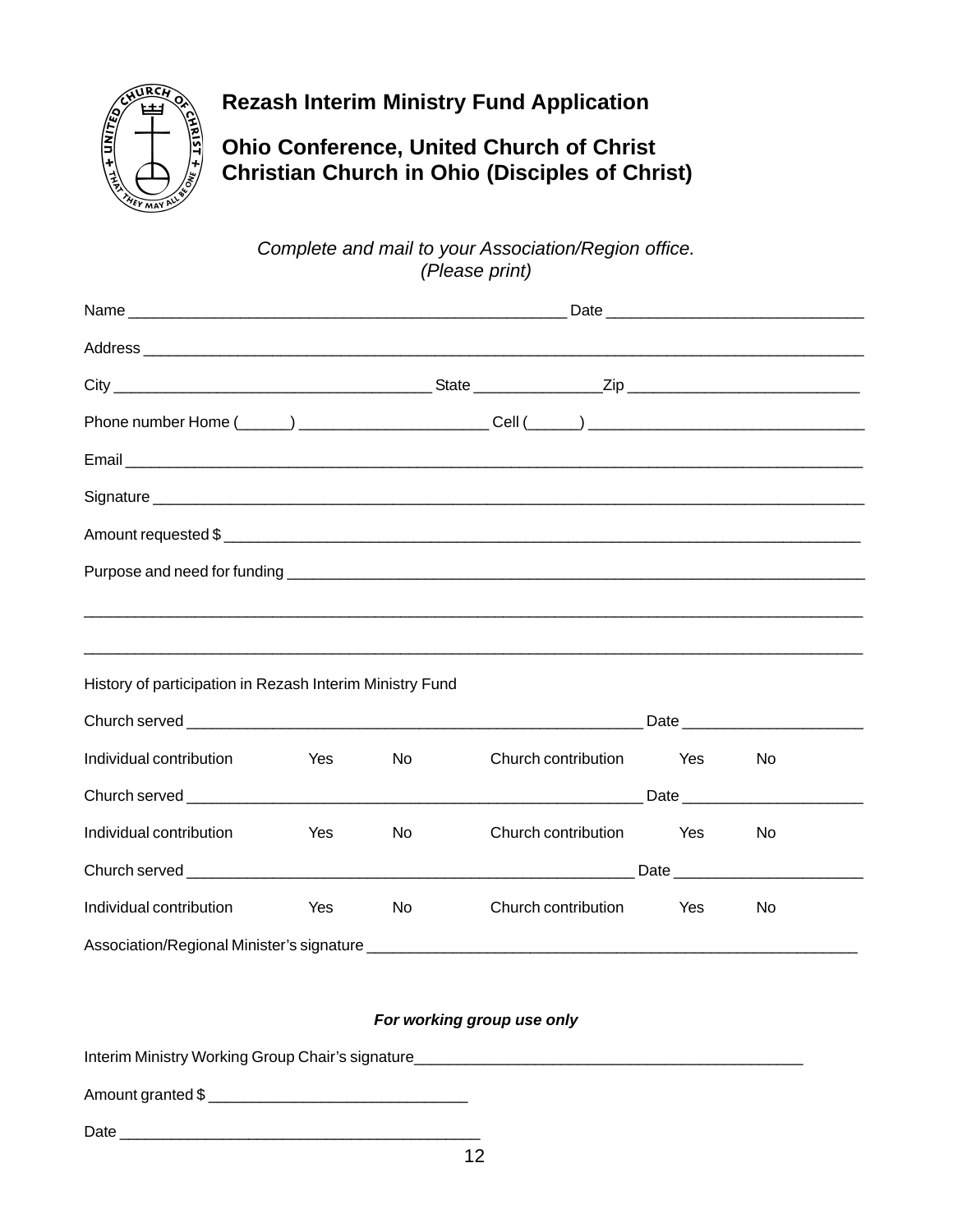# **Interim Ministry Profile Update**

(to be attached to current profile)

|                                                |                                                            | Phone (H) ________________                                                                                                                                                                                                                                                                                                                     |
|------------------------------------------------|------------------------------------------------------------|------------------------------------------------------------------------------------------------------------------------------------------------------------------------------------------------------------------------------------------------------------------------------------------------------------------------------------------------|
|                                                |                                                            |                                                                                                                                                                                                                                                                                                                                                |
|                                                |                                                            |                                                                                                                                                                                                                                                                                                                                                |
|                                                |                                                            |                                                                                                                                                                                                                                                                                                                                                |
|                                                |                                                            |                                                                                                                                                                                                                                                                                                                                                |
|                                                |                                                            |                                                                                                                                                                                                                                                                                                                                                |
|                                                |                                                            |                                                                                                                                                                                                                                                                                                                                                |
|                                                |                                                            |                                                                                                                                                                                                                                                                                                                                                |
|                                                |                                                            |                                                                                                                                                                                                                                                                                                                                                |
|                                                |                                                            |                                                                                                                                                                                                                                                                                                                                                |
|                                                |                                                            |                                                                                                                                                                                                                                                                                                                                                |
| (Disciples of Christ)/United Church of Christ? |                                                            |                                                                                                                                                                                                                                                                                                                                                |
|                                                |                                                            |                                                                                                                                                                                                                                                                                                                                                |
|                                                |                                                            |                                                                                                                                                                                                                                                                                                                                                |
|                                                |                                                            |                                                                                                                                                                                                                                                                                                                                                |
|                                                | <b>SPECIAL TRAINING RELATED TO INTERIM MINISTRY ISSUES</b> | Name<br>Basic training ___Yes ___No Provided by (i.e., IMN)_____________________________Date _______________<br><u> 1989 - Johann Harry Harry Harry Harry Harry Harry Harry Harry Harry Harry Harry Harry Harry Harry Harry Harry</u><br>What is your understanding of interim ministry within the context of ministry in the Christian Church |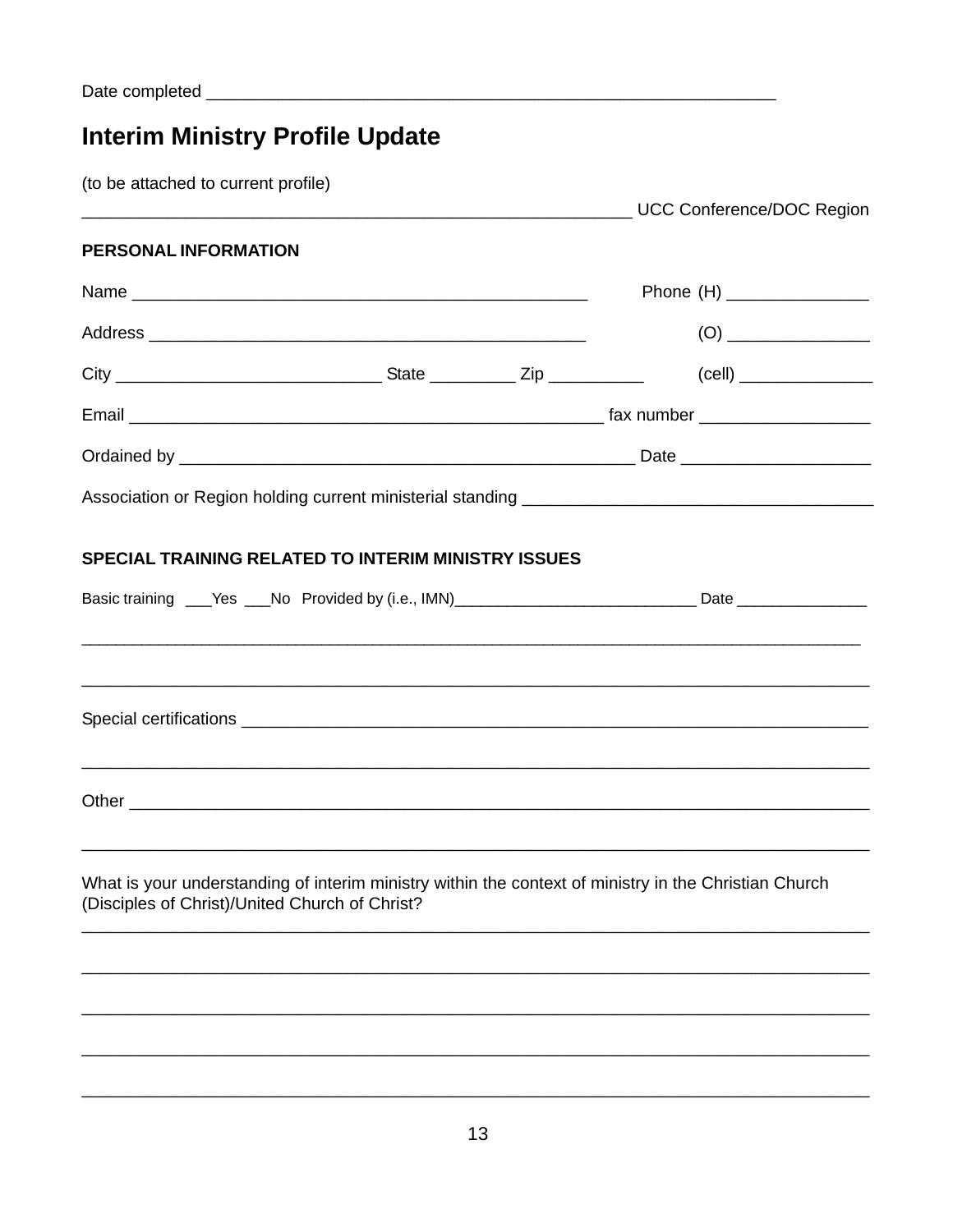#### **PROFESSIONAL RECORD**

|                                                                                                            | Date and the contract of the contract of the contract of the contract of the contract of the contract of the contract of the contract of the contract of the contract of the contract of the contract of the contract of the c |
|------------------------------------------------------------------------------------------------------------|--------------------------------------------------------------------------------------------------------------------------------------------------------------------------------------------------------------------------------|
|                                                                                                            | Phone _______________________                                                                                                                                                                                                  |
|                                                                                                            |                                                                                                                                                                                                                                |
|                                                                                                            | Phone ______________________                                                                                                                                                                                                   |
|                                                                                                            |                                                                                                                                                                                                                                |
|                                                                                                            |                                                                                                                                                                                                                                |
| <b>AVAILABILITY AND POSITION SOUGHT</b>                                                                    |                                                                                                                                                                                                                                |
| Date available ______________________________ Expected maximum duration of interim _______________________ |                                                                                                                                                                                                                                |
|                                                                                                            |                                                                                                                                                                                                                                |
| I would be interested in: (check as many as apply)                                                         |                                                                                                                                                                                                                                |
| Church size: Small Medium<br>Large                                                                         | __Interim Pastor (solo)                                                                                                                                                                                                        |
| __ Sustaining/Maintenance Interim (state FT/PT).                                                           | <b>Interim Senior Pastor</b>                                                                                                                                                                                                   |
| __ Transitional Interim (state FT/PT)                                                                      | Interim Associate Pastor                                                                                                                                                                                                       |
|                                                                                                            | __ Pulpit Supply                                                                                                                                                                                                               |
| What size (worship attendance) congregations have you served and in what capacity?                         |                                                                                                                                                                                                                                |
|                                                                                                            |                                                                                                                                                                                                                                |
|                                                                                                            |                                                                                                                                                                                                                                |
|                                                                                                            |                                                                                                                                                                                                                                |

Most recent Interim and Settled Ministries (not appearing on ministerial/relocation profile)

#### **REFERENCES**

Give three (3) telephone references from your recent pastorates:

| Phone ______________________  |
|-------------------------------|
|                               |
| Phone _______________________ |
|                               |
| Phone _____________________   |